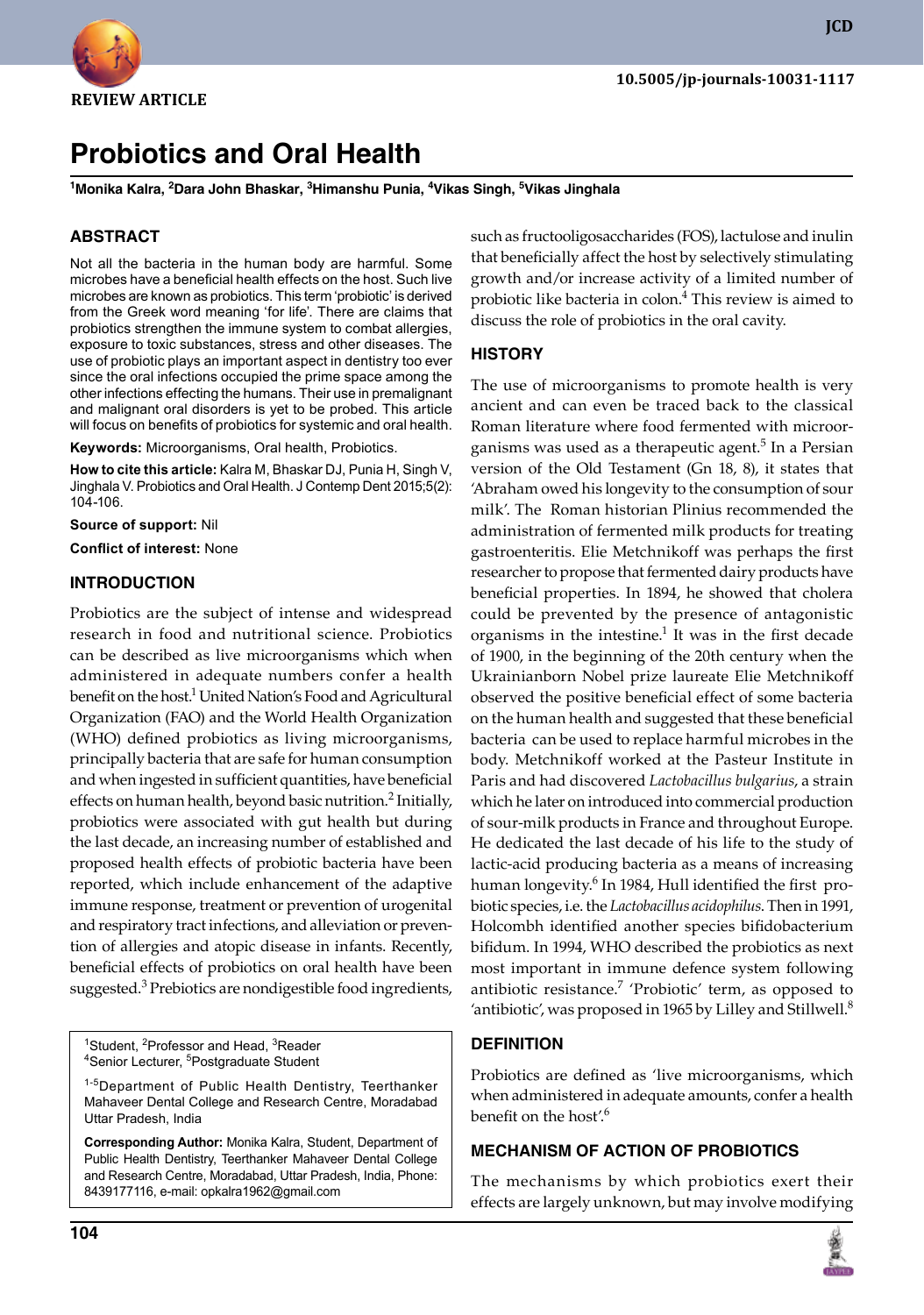pH in gut, production of antimicrobial compounds for antagonizing pathogens, competing for pathogen binding and receptor sites and for available nutrients and growth factors, stimulating immune modulatory cells, and lactase production. Probiotic bacteria have been shown to influence the immune system through several molecular mechanisms.<sup>9</sup>

# **Mechanism of action in oral cavity**

- Prevention of adhesion of pathogens to host tissue, i.e. binding to dental surfaces.
- Stimulation and modulation of the mucosal immune system, e.g. by reducing production of proinflammatory cytokines through actions on NFkB pathways, increasing production of anti-inflammatory cytokines, such as IL-10 and host defence peptides, such as b-defensin 2, enhancing IgA defences and influencing dendritic cell maturation.
- Modulation of cell proliferation and apoptosis through cell responses, e.g. microbially produced short chain fatty acids.
- Improvement of intestinal barrier integrity and upregulation of mucin production.
- Killing or inhibition of growth of pathogens by production of bacteriocins or other products, such as peroxide or acid, which are antagonistic to pathogenic bacteria.
- Involvement in binding of oral microorganisms to proteins (biofilm formation).
- Action on plaque formation and on its complex ecosystem by competing and intervening with bacteriato-bacteria attachments.
- Involvement in metabolism of substrates (competing with oral microorganisms of substrates available).
- Alteration of environmental conditions of oral cavity. $10,11$

# **Probiotic Species for Oral Health**

Probiotics can be varied. They can be bacteria, yeast or molds. Some of the species are as follows:

- Lactic acid producing bacteria (LAB): *streptococcus, bifidobacterium* and *Lactobacillus*.
- Nonlactic acid producing bacterial species: *propionibacterium* and *Bacillus*.
- Nonpathogenic yeasts: *Saccharomyces*
- Non spore forming and nonflagellated rod or coccobacilli.12

### **Probiotics products**

Probiotics can be provided in products in four basic ways as follows:

1. A culture concentrate added to a food or beverage (such as a fruit juice).

- 2. Inoculated into prebiotic fibers.
- 3. Inoculants into a milk-based food (dairy products, such as milk, milk drink, yogurt).
- 4. Yogurt drink, cheese, kefir, biodrink [as concentrated and dried cells packaged as dietary supplements (nondairy products) (such as powder, capsule, gelatin tablets) $]$ .<sup>1</sup>

### **Therapeutic Actions of Probiotics**

- Prevention of diarrhea caused by clostridium difficile
- Prevention of colon cancer
- Reduces progression of AIDS
- Enhancement of calcium absorption
- Regulation of Immunity
- Compete against harmful microorganisms, preventing colonization of pathogens
- blood cholesterol levels reduction
- Reduction of liver toxicities
- Enhancement of vitamin status  $(B, K)$
- Increases the lifetime of voice prosthesis.<sup>12</sup>

# **Effects of Probiotics in oral health**

Dental caries is a disease where bacterial process effect damage to the hard structure of tooth, characterized by acid demineralization of the tooth enamel. This leads to the formation of cavities on the surface of the tooth.<sup>13</sup> It is well-recognized that *Streptococcus mutans* is the most destructive bacterial strain in the mouth as it attaches easily to the teeth and produces acid. A statistically significant reduction of salivary *S. mutans* was recorded in individuals that consumed probiotic yogurt in contrast to control yogurt.<sup>14</sup> Using a randomized controlled trials method, Meurman et al reported that long-term consumption of milk containing the probiotic *Lactobacillus rhamnosus* GG strain reduced initial caries in kindergarten children.<sup>15</sup>

*Periodontal health:* The oral microbiota is at least equally as complex as the gastrointestinal or vaginal microbiota. The current view on the etiology of plaque-related periodontal inflammation considers three factors that determine whether disease will develop in a subject: a susceptible host; the presence of pathogenic species; and the reduction or absence of so-called beneficial bacteria. In 1954, beneficial effects of lactic acid bacteria on inflammatory infections of the oral mucosa was reported.<sup>16</sup> Chronic periodontitis could also benefit from orally administered probiotics. With the help of antagonistic interactions, the presence of periodontal pathogens could be regulated. Probiotic strains included in periodontal dressings at optimal concentration of 108 CFU/ml have been shown to diminish the number of most frequently isolated periodontal pathogens: *Actinomyces sp*, *Bacteroides sp*. and *S. intermedius* and also *C. albicans*. 17